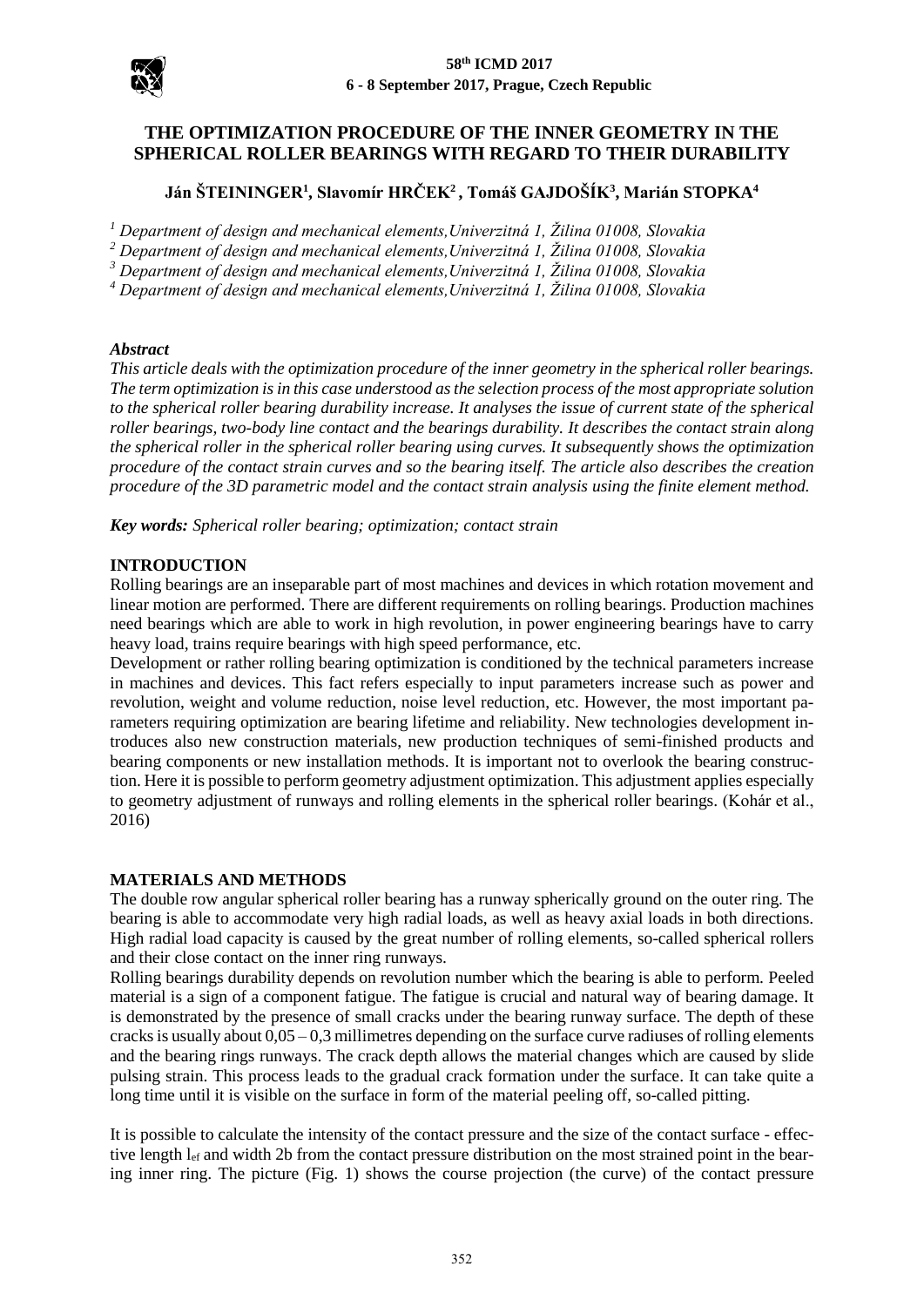

### **58th ICMD 2017 6 - 8 September 2017, Prague, Czech Republic**

along the contact surface lef of the contact ellipse on the bearing inner ring. The contact strain curve has been calculated using the finite element method. (Kohár et al., 2016)



**Fig. 1** The contact pressure course on the inner bearing ring runway

For under surface strain evaluation it is necessary to define a plane which crosses the maximum contact pressure point and it is orthogonal to the inner ring runway. It is possible to define the size of maximum orthogonal slide strain  $\tau_{yz}$  in the defined plane for under surface strain evaluation. The coordinate system, in which the above mentioned slide strain will be evaluated, is oriented in the way that the axis x is in the tangent´s direction to the inner ring runway in the spherical roller bearing. This operation will be located in the maximum contact pressure point. (Lukáč, et al., 2016)

The preparation of the parametric 3d model and the contact analysis.

Double row spherical roller bearing model (Fig. 2) has been simplified to the maximum extent thanks to the even load distribution on both rows and individual roller elements. The model consists of the rolling element, the outer ring, the inner ring and the contact surfaces. These surfaces are important for more precise model meshing in FEM system ANSYS. The contact pressure will be measured in the above mentioned parts. (Tropp, et al., 2016)



Fig. 2 The simplified model of the double row spherical roller bearing

# **RESULTS AND DISCUSSION**

Spherical roller bearing will be optimized on the basis of the contact pressure decrease. This pressure exerts in the contact place of the rolling element and the outer and inner ring. The optimization relates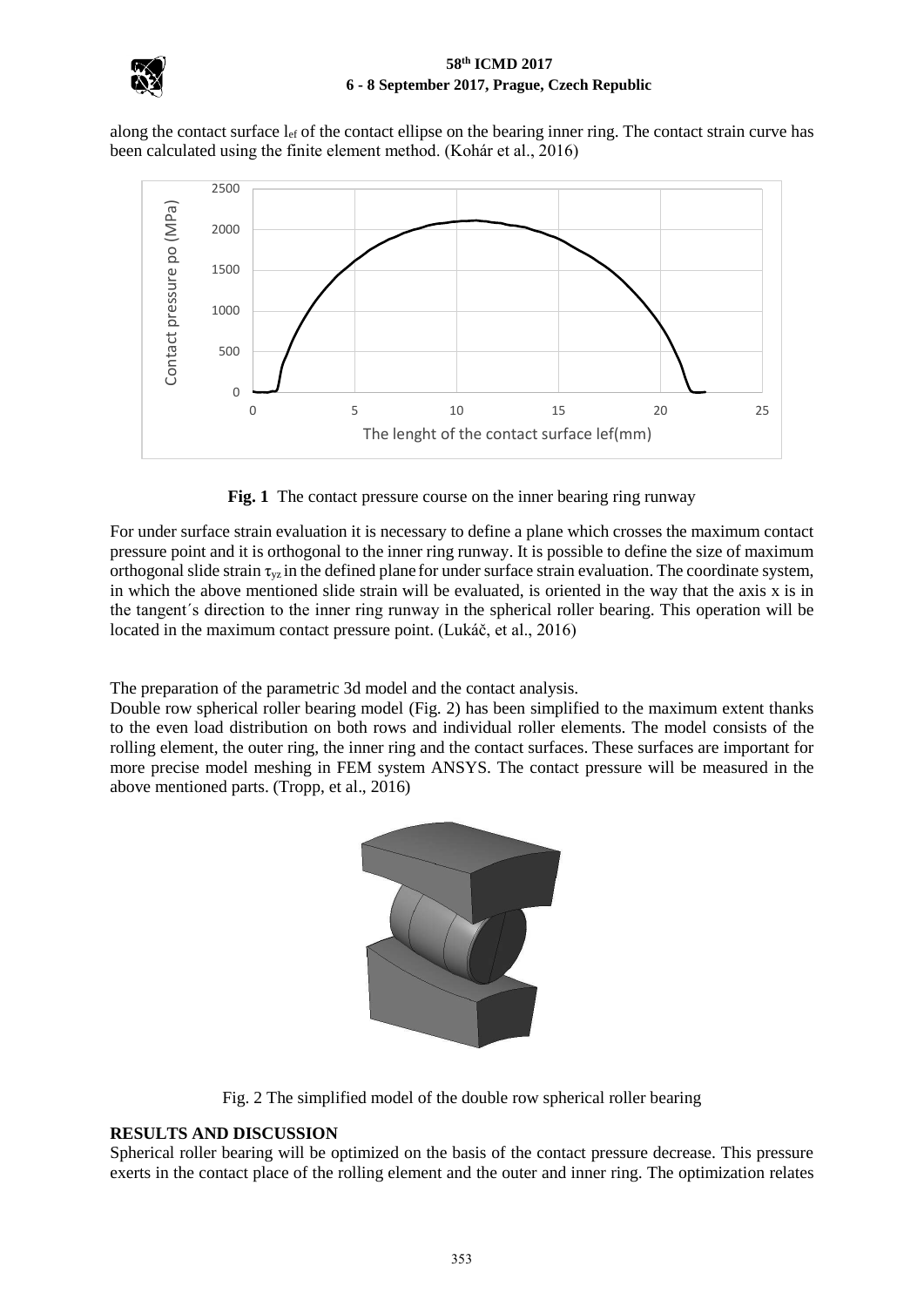

# **58th ICMD 2017 6 - 8 September 2017, Prague, Czech Republic**

to the rolling element profile. However, the calculation relates to the contact strain between rolling elements and bearing rings. The pictures Fig. 3 and Fig. 4 show the curve shape of the contact pressure in the spherical rollers depending on the length of the contact surface. The shape of this original curve is derived from the finite element analysis. The aim of optimization lies in the maximum contact pressure decrease in the contact place of the rolling element with the bearing rings runways. This is shown in the picture Fig. 3 (the inner ring), Fig. 4 (the outer ring) – so-called four-point contact. (Kohár 2016)



**Fig. 3** The original and optimized contact pressure course projection on the inner bearing ring runway



**Fig. 4** The original and optimized contact pressure course projection on the outer bearing ring runway

# **CONCLUSIONS**

Spherical roller bearings optimization can be performed using the geometry change in the rolling element – the spherical roller. The optimization involves the length change parameter of the adjusted spherical roller surface. Fig. 5 shows the contact pressure decrease of the inner and outer bearing ring using the lenght change parameter dsl increase.